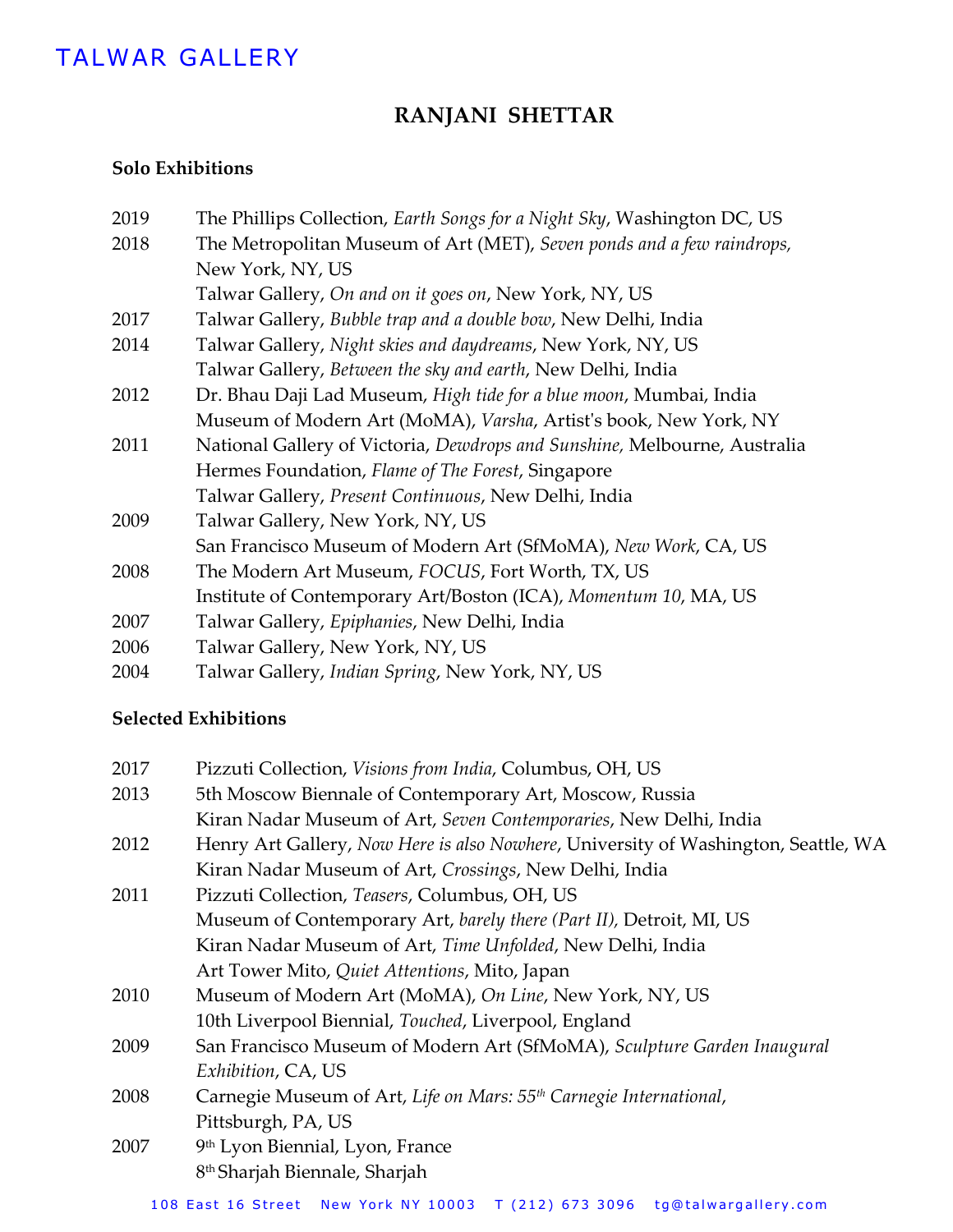## TALWAR GALLERY

| 2006 | XV Sydney Biennale, Zones of Contact, Sydney, Australia                            |
|------|------------------------------------------------------------------------------------|
|      | Marian Goodman Gallery, Freeing the line, New York, NY, US                         |
|      | ARTPACE, Artist in Residence, San Antonio, TX, US                                  |
| 2005 | Fine Arts Center, University of Massachusetts, Transition & Transformation, MA, US |
|      | Fondation Cartier pour l'art contemporain, J'en rêve (Dream on), Paris, France     |
|      | Sainsbury Centre for Visual Arts, Out There, Norwich, UK                           |
|      | Talwar Gallery, (desi)re, New York, NY, US                                         |
|      | Wexner Center for the Arts, Landscape Confection, Columbus, Ohio and travel        |
|      | Orange Country Museum of Art, Newport Beach, CA, US                                |
|      | Contemporary Arts Museum Houston, TX, US                                           |
| 2004 | Khoj International, New Delhi, India                                               |
| 2003 | Walker Art Center, How Latitudes Become Forms, Minneapolis, MN, US and travel      |
|      | Fondazione Sandretto Re Rebaudengo Per L'Arte, Torino, Italy                       |
|      | Contemporary Arts Museum Houston, TX, US                                           |
| 2000 | Synergy Art Foundation, Concept Shop, Bangalore, India                             |
|      |                                                                                    |

### **Education**

- 2000 Masters of Fine Arts (Sculpture) Chitrakala Institute of Advanced Studies, Karnataka Chitrakala Parishath, Bangalore, India
- 1998 Bachelor of Fine Arts (Sculpture) College of Fine Art, Karnataka Chitrakala Parishath, Bangalore, India

### **Awards and Grants**

- 2011 Aditya Vikram Birla Kalakiran Puraskar
- 2008 Sanskriti Award, India

Ranjani Shettar was born in 1977 in Bangalore, India. She presently lives in Karnataka, India.